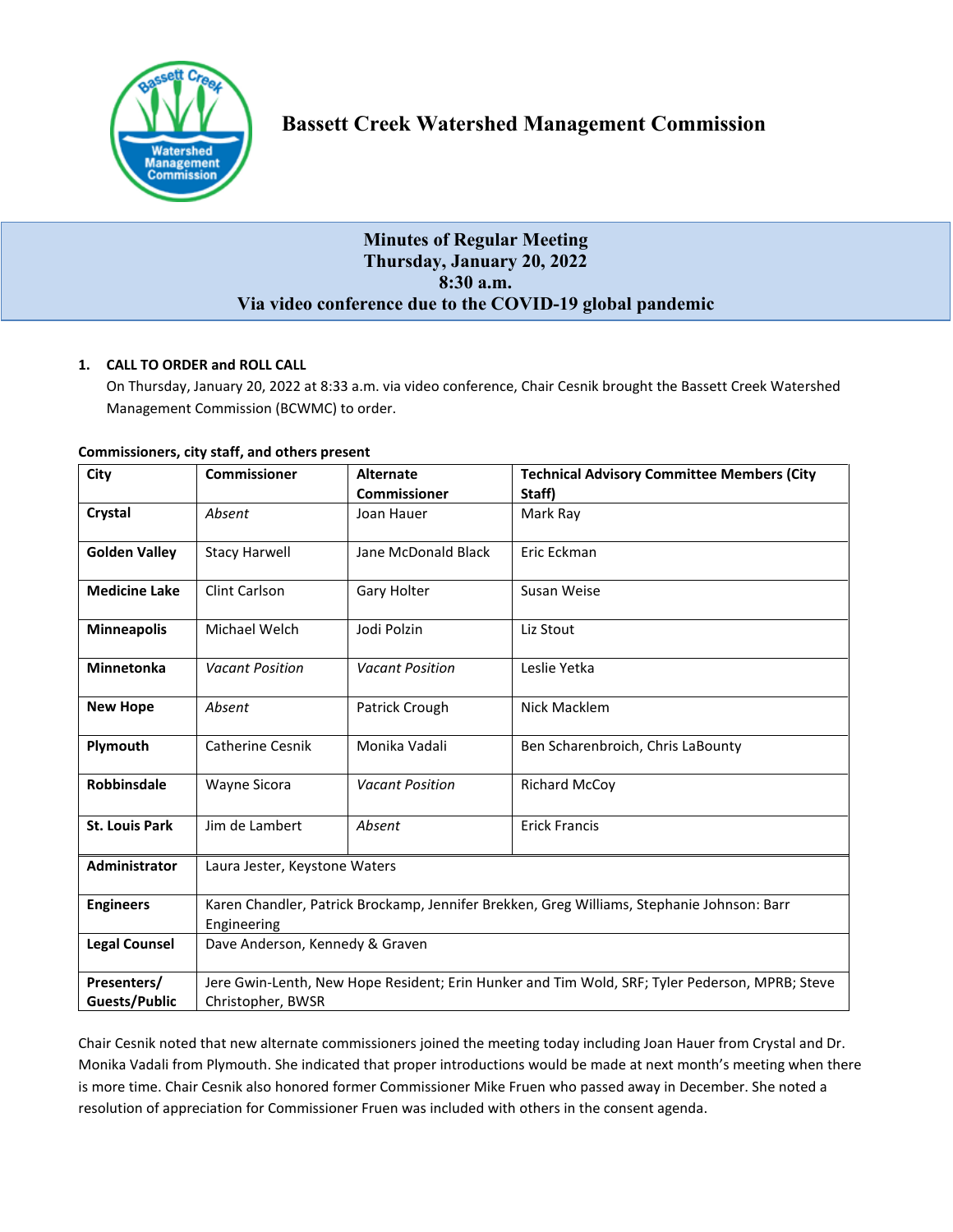#### **2. PUBLIC FORUM ON NON-AGENDA ITEMS**

No comments from the public were made.

#### **3. APPROVAL OF AGENDA**

**MOTION:** Commissioner Welch moved to approve the agenda. Alternate Commissioner McDonald Black seconded the motion. Upon a roll call vote, the motion carried 8-0, with the city of Minnetonka absent from the vote.

## **4. CONSENT AGENDA**

Chair Cesnik asked that Item 4F: Resolution of Appreciation for Commissioner Jim de Lambert be removed from the consent agenda.

The consent agenda was amended as requested. The following items were approved as part of the consent agenda.

- Approval of December 16, 2021 Meeting Minutes
- Acceptance of January 2022 Financial Report
- Approval of Payment of Invoices
	- i. Keystone Waters, LLC December 2021 Administrative Services
	- ii. Keystone Waters, LLC December 2021 Meeting Expenses
	- iii. Barr Engineering December 2021 Engineering Services
	- iv. Kennedy & Graven November 2021 Legal Services
	- v. Redpath December Accounting Services
	- vi. We All Need Food and Water December 2021 Administrative and Education Services
	- vii. Three Rivers Park District 2021 Medicine Lake Inspection Program Contribution
	- viii. Met Council 2021 Citizen Assisted Monitoring Program
- Approval of Proposal from MMKR to Perform 2021 Financial Audit
- Approval of Agreement with Redpath & Company for 2022 Financial Services
- Approval of Resolution of Appreciation for James Prom
- Approval of Resolution of Appreciation for Mike Fruen
- Approval of Resolution of Appreciation for Dawn Pape
- Approval to Apply for Second Lawns to Legumes Grant for Implementation by Metro Blooms

The general and construction account balances reported in the January 2022 Financial Report are as follows:

| <b>Current Assets</b>         | <b>Capital Improvement</b> | <b>General Fund</b> | <b>TOTAL</b>   |
|-------------------------------|----------------------------|---------------------|----------------|
|                               | <b>Projects</b>            |                     |                |
| Checking                      | \$588,791.06               | \$222,371.74        | \$811,162.80   |
| 4MP Fund Investment           | \$3,501,105.22             | \$792.12            | \$3,501,897.34 |
| 4M Fund Investment            | \$2,483,511.82             | \$117.46            | \$2,483,629.28 |
| <b>Total Checking/Savings</b> | \$6,573,408.10             | \$223,281.32        | \$6,796,689.42 |
| January 2022                  |                            |                     |                |

**MOTION:** Commissioner Carlson moved to approve the consent agenda as amended. Alternate Commissioner McDonald Black seconded the motion. Upon a roll call vote, the motion carried 8-0, with the city of Minnetonka absent from the vote.

#### **5. BUSINESS**

Moved off consent: **4F: Approval of Resolution of Appreciation for Jim de Lambert**

Chair Cesnik noted that Commissioner de Lambert was stepping down from the Commission. She read the resolution of appreciation. Commissioners and staff thanked Commissioner de Lambert for his leadership as chair and his independent thoughts and balance he brought to the Commission. Commissioners and staff agreed that he would be missed and wished him well. Commissioner de Lambert thanked commissioners and noted he had enjoyed his time on the board and would stay in touch.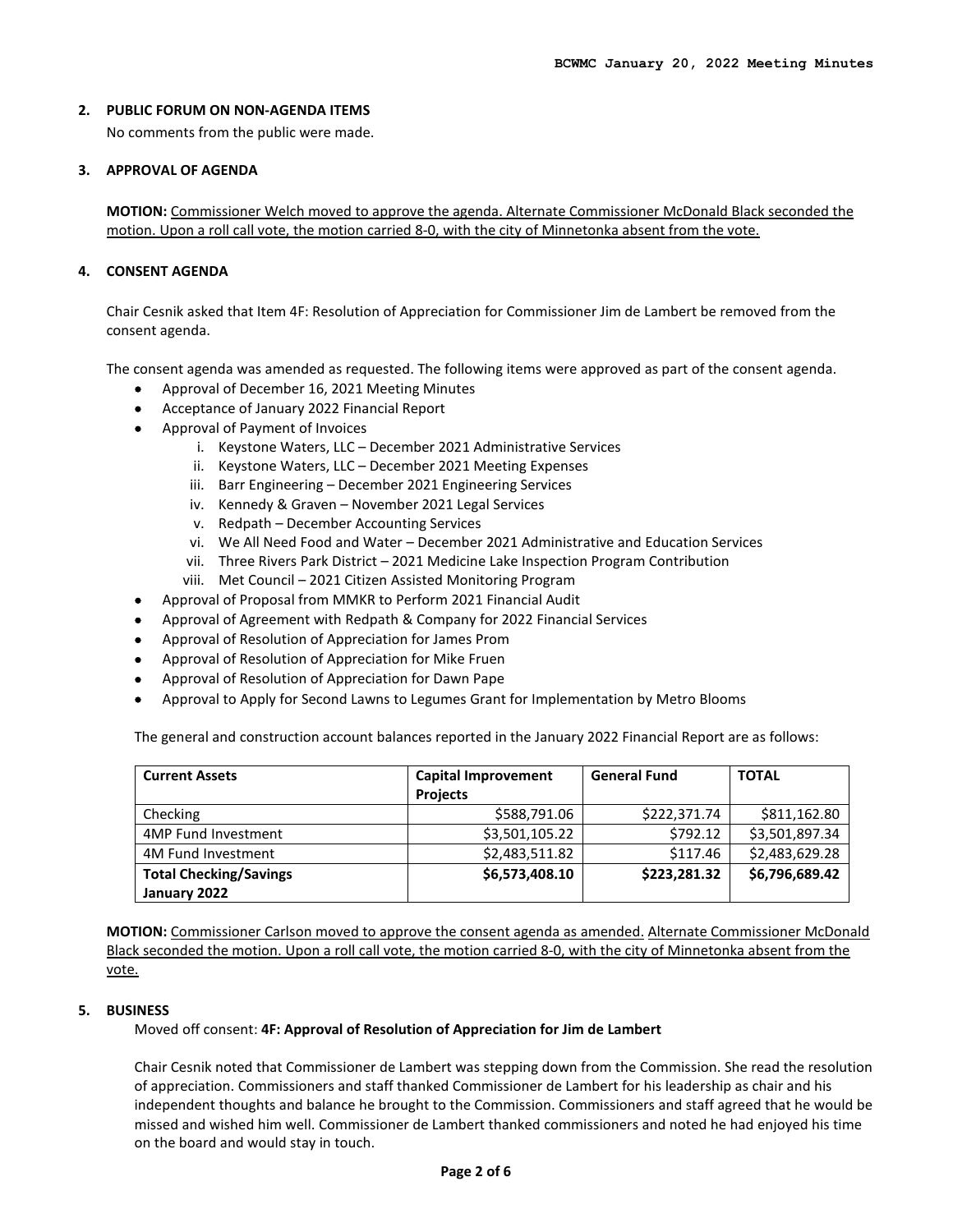**MOTION:** Commissioner Welch moved to approve the resolution of appreciation for Jim de Lambert. Commissioner Carlson seconded the motion. Upon a roll call vote, the motion carried 7-0, with the city of Minnetonka absent from the vote and the city of St. Louis Park abstaining from the vote.

#### **A. Consider Approval of 50% Design Plans for Bryn Mawr Meadows Water Quality Improvement Project (BC-5)**

Commission Engineer Chandler introduced Stephanie Johnson with Barr Engineering. Engineer Johnson presented information about the project including background information, budget, and design components. She noted that this project was being designed and constructed in conjunction with redevelopment of Bryn Mawr Meadows Park by the Minneapolis Park and Recreation Board (MPRB). She reported on environmental considerations such as contaminated soils and briefly described the Remediation Action Plan (RAP) being developed for the project.

[Commissioner Harwell joins the meeting.]

Engineer Johnson reviewed the estimated construction costs for the project of \$1.198M, which is approximately \$580,000 more than budgeted. Reasons for the higher-than-expected costs include: the budget was based on the feasibility study, which was completed over 3 years ago and construction costs have increased considerably due to the global pandemic's impact on markets, supply chains, and labor availability; there were some adjustments made between feasibility study and design; additional soil contamination was discovered; and work in the right-of-way was added. Finally, Engineer Johnson noted that MPRB hopes to bid the project in April in order to get more favorable bid prices.

Administrator Jester presented some options for funding the project including: removing a project slated for Bassett's Creek Park (BC-11) from the CIP as the MPRB does not have plans to redevelop that portion of the park; increasing the levy to gather additional funds; using some levy funds slated for Medley Park Project that would be offset by a recently awarded Clean Water Fund grant; or a combination of these actions.

Engineer Johnson indicated that Barr engineers had also developed cost saving ideas by altering the designs of the project. She briefly presented a table of options which included impacts to pollutant removal totals and cost benefit figures. She noted there were no "great options" and that significant changes to the design may also necessitate negotiations with the MPRB as the concept plans had already been approved by the MRPB Board of Commissioners.

Commissioners discussed the funding options. The argument was made that increasing the levy, rather than using the funding slated for BC-11, would allow another project to be added to the CIP (or moved earlier in the CIP) in place of BC-11. Administrator Jester noted that recently allocated BWSR watershed-based implementation funds could be used for a future CIP project.

Commissioner Welch reminded the group that Hennepin County Commissioner Fernando recently encouraged the Commission to be ambitious with its implementation and projects. He also noted that BCWMC development standards for the MPRB's park redevelopment plans would need to be followed. He also asked about buffer vegetation and the BCWMC's liability regarding soil contamination.

Engineer Chandler reported the MPRB project will be reviewed under the BCWMC development review process. Engineer Johnson described the plans for native buffer plantings. Jenni Brekken with Barr Engineering further described the RAP and noted the MPRB would enroll in the voluntary investigation and clean-up program (VIC). She noted the BWCMC would not have liability as the MPRB would "own" the RAP. Commissioner Welch asked that Commission Attorney Anderson assist with liability assurances.

Alternate Commissioner Hauer inquired about the carbon footprint of the project. Engineer Chandler noted that such an analysis was not done as it's not typically part of the CIP implementation process. Administrator Jester noted that considering carbon footprints and climate impacts of BCWMC CIP projects may be something to discuss during development of the 2025 Plan as it would be a new endeavor.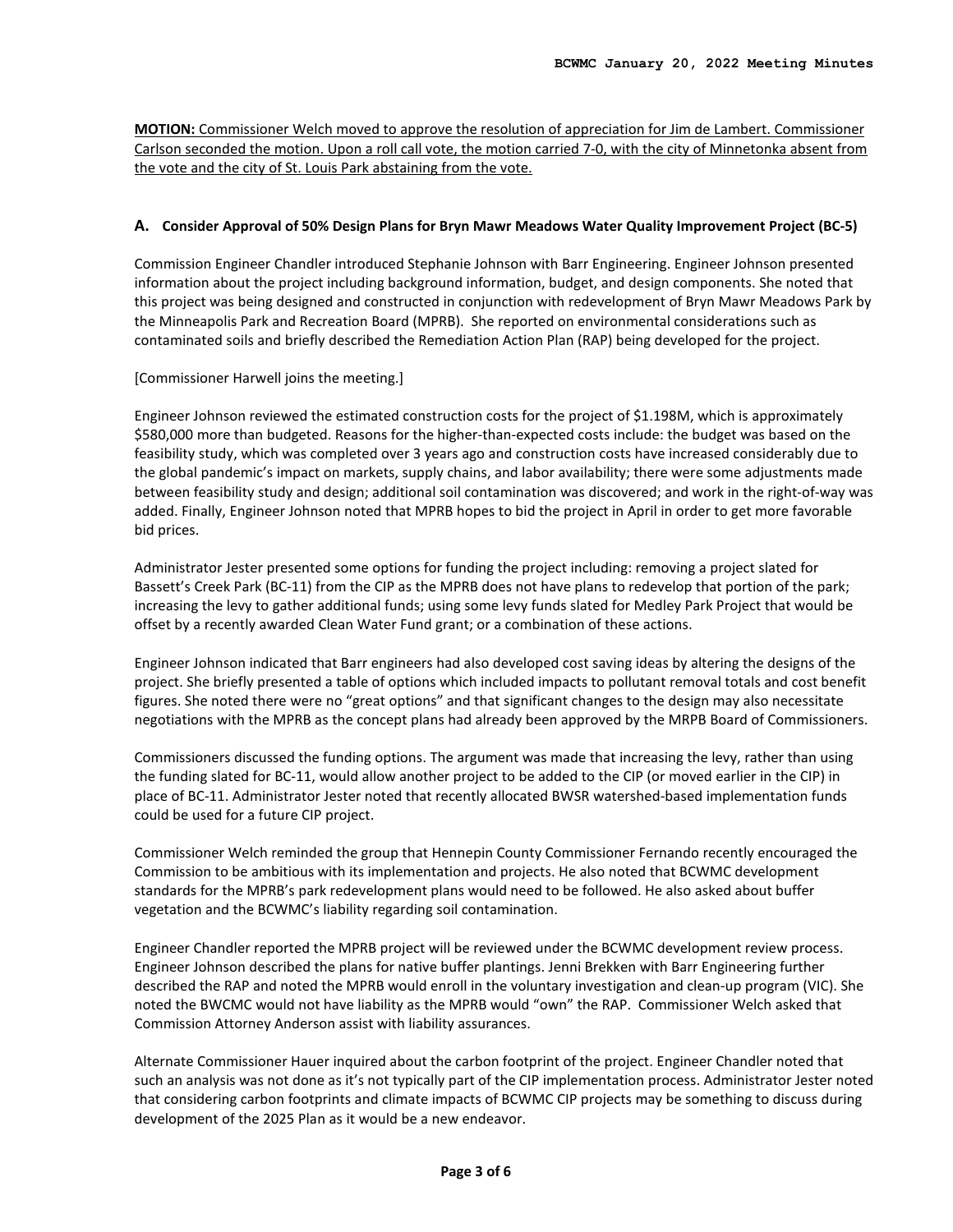There was consensus that the current construction plans are most appropriate and that funding options to cover the budget shortfall could be discussed and decided at a future meeting.

**MOTION:** Commissioner Welch moved to approve the 50% designs for the Bryn Mawr Meadows Water Quality Improvement Project, directed the Commission Engineer to continue to 90% designs, and directed the Administrator and Engineer to work with the Commission Attorney and MPRB regarding liability assurances from the MPCA. Commissioner Carlson seconded the motion.

Discussion: Commissioner Welch indicated his support to "stay the course" with Commission projects and noted that the Bryn Mawr Project impacts diverse communities. There was a question about the possibility of additional cost increases in the 90% plans. Engineer Johnson noted they had conservative estimates to date and did not anticipate additional large increases. There was also a reminder that the Zoom chat feature only be used for logistical purposes during Commission meetings.

Upon a roll call vote, the motion carried 8 – 0 with the city of Minnetonka absent from the vote.

A 5-minute break was called by the Chair. The meeting resumed at 10:05 a.m.

#### **B. Consider Approval of 50% Design Plans for SEA School-Wildwood Park Flood Reduction Project (BC-2,3,8,10)**

Commission Engineer Chandler reminded the group that the city of Golden Valley is designing and constructing this project through an agreement with the Commission and that this is the 3<sup>rd</sup> project being implemented to address regional flooding in the DeCola Ponds and Medicine Lake Road area. She reviewed the project area, described current and proposed flow patterns, and outlined the project components, including an iron-enhanced infiltration basin, wet meadow, and prairie habitat. She also noted that considerable input was gathered from SEA School staff and Robbinsdale Area Schools due to impacts to the school property and noted another public open house will be held (virtually) on February 3<sup>rd</sup>. Finally, Engineer Chandler reviewed a table comparing the outcomes and expected costs of the project between the feasibility study and these 50% designs. She noted the total project cost was still expected to be approximately \$3.1M and that funding is coming from the Commission (\$1.3M), a flood damage reduction grant to the city from MnDNR (\$1.3M), and city funding (\$.05M).

Commissioner Carlson asked if a change in Golden Valley's street sweeping practices and equipment might change the total phosphorus reductions expected. Engineer Chandler reported that analysis was not completed, and Golden Valley TAC member Eric Eckman noted that Golden Valley does not yet have a regenerative sweeper. There was discussion about the slightly lower total phosphorus removal expected (4.1 lbs/year estimated in feasibility study compared to 4.0 lbs/year estimated with 50% designs) and the higher amount of restored turf. Engineer Chandler noted that additional pollutant removal opportunities will be sought as design continues. Mr. Eckman noted the various competing uses for the park area and turf including SEA School students and neighborhood residents.

MOTION: Commissioner Harwell moved to approve the 50% drawings for the SEA School-Wildwood Park Flood Reduction Project, and authorized the city to proceed with design, permitting and contract documents and bring 90% design plans to a future Commission meeting. Commissioner Welch seconded the motion. Upon a roll call vote, the motion carried  $8 - 0$  with the city of Minnetonka absent from the vote.

#### C. **Consider Approval of Scope and Budget for 2025 Watershed Management Plan Development**

Administrator Jester reminded commissioners that at its November meeting, she and Commission Engineers were directed to develop a scope and budget for development of the 2025 Watershed Management Plan. She began by describing possible committees needed to help guide plan development, and the recommended activities for the first phase of the project: initial stakeholder engagement. TAC member Scharenbroich recommended adding specific engagement with city staff, councils, and commissions, similar to the last planning process. It was agreed that input from member cities should be an important component of early stakeholder engagement and should be explicitly included in the scope.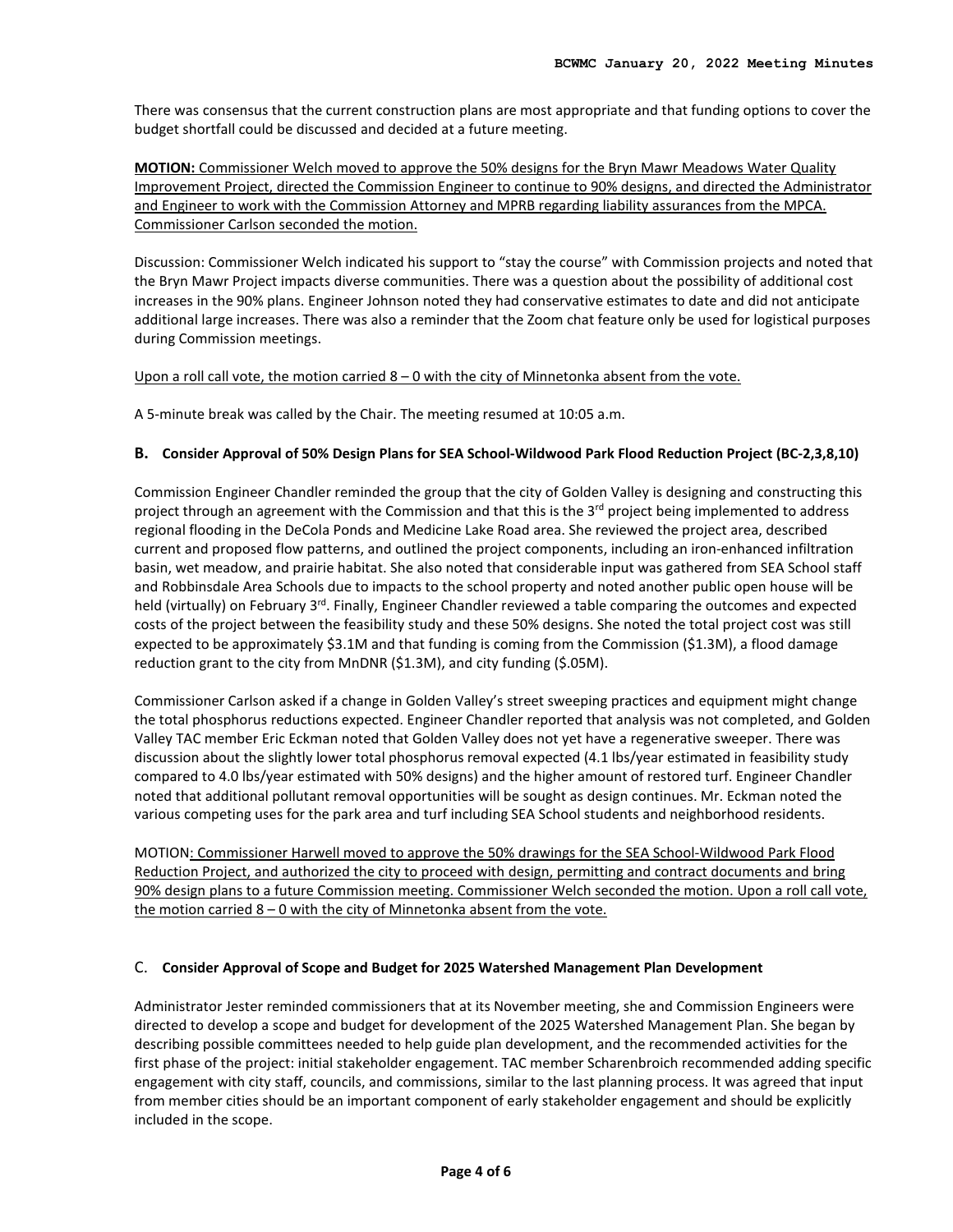Administrator Jester continued walking through the stakeholder engagement phase (phase 1) and described phase 2: pre-plan work to address challenging issues. She noted that phase 2 has a wide range for a budget because it's unknown how many issues and how in-depth the discussions and analyses might be.

Engineer Chandler then reviewed phases 3 and 4: development of the plan document and the review process. She noted that phase 3 is where the "heavy lifting" would be for the Commission and a Plan Steering Committee because measurable goals and policies are needed to address priority issues.

There was some discussion about the new and challenging issues that might be tackled in this plan including addressing environmental justice and chloride pollution. Alternate Commissioner McDonald Black noted that relationships and partnerships will be needed, particularly in Minneapolis neighborhoods and that an intern from Dougherty Family College might be of great help in that regard. Commissioner Welch commented that it's critical the Commission develop, own, and understand the plan so commissioners are able and excited to implement it. He indicated that \$150,000 for plan development is likely an underestimate. He also expressed his desire for the Administrator to drive the plan development process and that only commissioners, alternates, and commission staff be members of the Plan Steering Committee.

[Commissioner Harwell leaves the meeting.]

Commissioner Welch continued, noting that the Commission needs an initial, over-arching sense of what work it wants to accomplish during the life of the plan, that stakeholders should be asked to provide input on a certain set of issues during initial stakeholder engagement, and that the Commission's joint powers agreement (JPA) will need to be considered and may need updating because it expires during this planning process.

Engineer Chandler suggested having a Commission issues identification workshop earlier in the process (such as immediately after receipt of responses to the notification letter) in light of possible changes needed in the JPA. There was some discussion on the pros and cons of Plan Steering Committee meetings vs. two meetings per month of the full Commission.

Steve Christopher with the MN Board of Water and Soil Resources (BWSR) agreed with an earlier statement that the plan's development should be guided by the commissioners with Commission-identified priorities and other stakeholders' input considered.

Staff was directed to consider input at this meeting and bring a revised scope and budget to a future meeting for consideration.

#### D. **Review Plymouth Street Sweeping Report (ML-23)**

TAC member Ben Scharenbroich (Plymouth) reviewed the report noting that the purchase of the new high efficiency street sweeper was cost shared among BCWMC, Elm Creek WMC, and Shingle Creek WMC. He reviewed the results of the sweeping and reported that an estimated 170 – 232 pounds of total phosphorus had been removed (annually) from Plymouth streets in the Bassett Creek Watershed. Chair Cesnik thanked Mr. Scharenbroich for coordinating this project and upgrading equipment.

#### E. **Consider Approval of Reimbursement Request for Plymouth Street Sweeping Cost Share (ML-23)**

**MOTION:** Alternate Commissioner McDonald Black moved approval of reimbursement to city of Plymouth \$75,000 for purchase of the street sweeper. Commissioner Welch seconded the motion. Upon a roll call vote, the motion carried 8 – 0 with the city of Minnetonka absent from the vote.

F. **Receive Report on Staff Evaluations** – Tabled and moved to future meeting